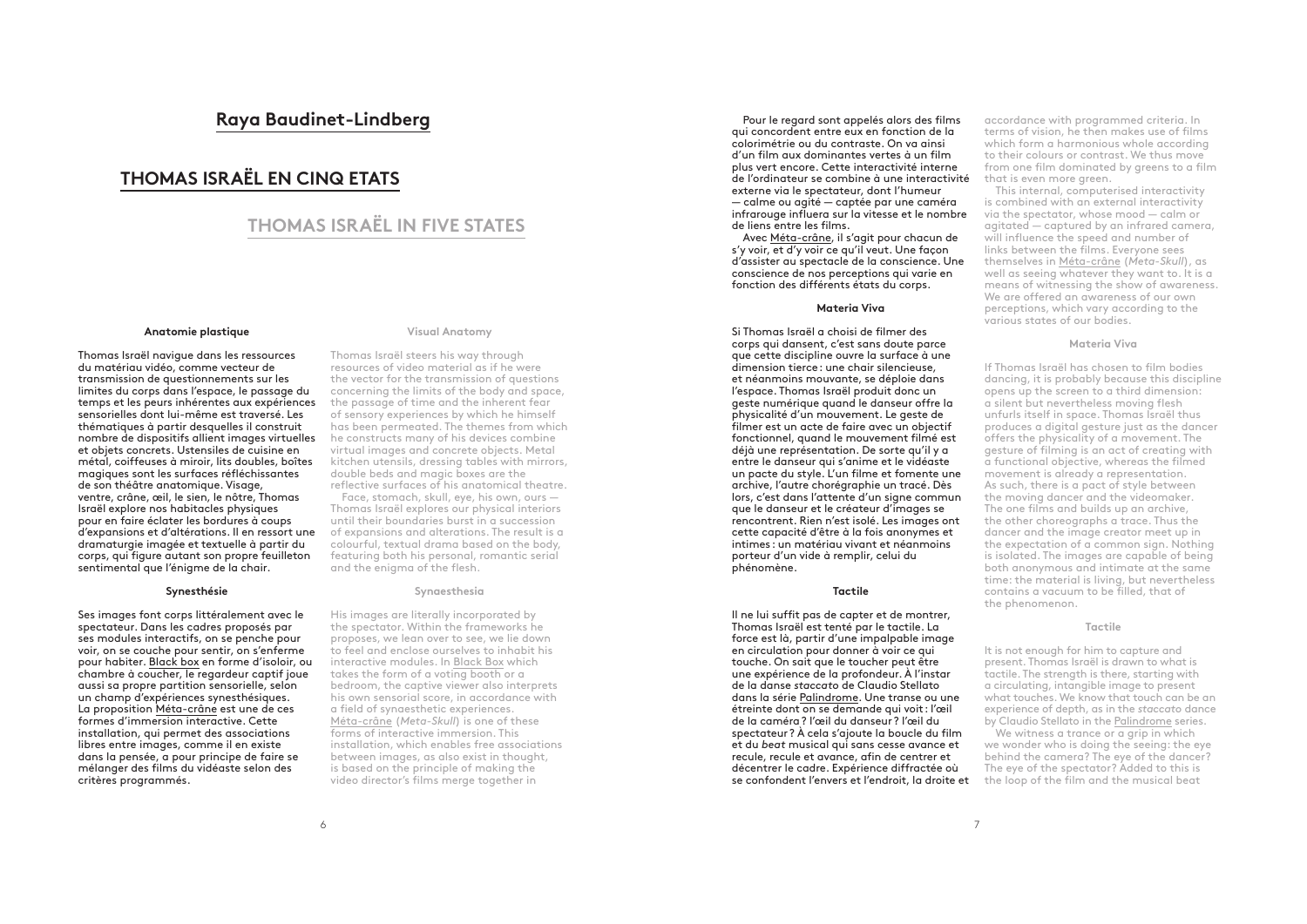la gauche du danseur, le cadre et le fond de l'écran. La profondeur du cadre est alors par la puissance centripète du danseur, décuplée.

### **Principe et fin**

Thomas Israël reste fasciné par les méandres infinis de la profondeur de champ, une mise en abysse qui marque l'absence de limite entre corps et écran, avec au besoin la fusion des chairs devenues écrans sur lesquelles s'impriment des mots — on pense à la vidéo ELLEs. Dans cette lignée, Thomas Israël a pu installer son travail dans des antres souterrains où le corps s'abstrait du monde du dehors. Anfractuosités de la roche pour Le Ventre du monstre et le projet Dream Time, qui apparaissent comme les toiles de fond d'une expérience archaïque de retour aux origines. Expérimentation d'un autre genre de vertige, Horizon TröM se trouve être, *a contrario*, pour le spectateur, celle de notre finitude annoncée. Une installation qui montre la mort, comme part constitutive du vivant. Une tentative d'apprivoisement de ce qui est rejeté et non traité par notre société thanathophobe. La mort vue avec le regard le plus vif.

Raya Baudinet-Lindberg, critique d'art (AICA), professeur d'esthétique, dramaturge est une artiste associée au Centre Art et Performance aux Facultés universitaires Saint-Louis à Bruxelles.

which unendingly advances and retreats, retreats and advances, in order to centre and off-centre the frame. It is a diffracted experience where front and back, the right and the left sides of the dancer, the frame and the background of the screen become confused. The depth of the frame is then greatly increased through the centripetal force of the dancer.

### **Principle and Finality**

Thomas Israël is still fascinated by the infinite meanders of the depth of field, in a constant shift of scales he marks the absence of limit between the body and the screen, with, if necessary, the fusion of flesh that has become screens on which words are printed. We are reminded here of the video ELLEs (*She-them*). In the same vein, Thomas Israël has been able to install his work in subterranean antrums, where the body is abstracted from the outside world. Crevices in the rock for Le Ventre du monstre (*The Monster's Belly*) and the Dream Time project appear as backdrops for an archaic experience of returning to one's origins. By contrast, experimentation with another kind of vertigo in Horizon TröM turns out to be, for the spectator, that of our certain finitude. This installation presents death as a constituent part of life. It is an attempt to cope with what has been rejected and not dealt with by our thanathophobic society. Death is seen here through the liveliest of eyes.

Raya Baudinet-Lindberg, art critic (AICA), professor of aesthetics and playwright is an associate artist at the Centre Art et Performance of the Facultés universitaires Saint-Louis in Brussels

# **Régis Cotentin**

# **INTER-ACTEUR**

# **INTER-ACTOR**

Les très belles œuvres de Thomas Israël sont celles qui interrogent l'illusionnisme et la proximité tactile de l'image numérique. Qu'elles soient interactives, qu'elles utilisent les moyens de la projection, qu'elles s'expérimentent simplement ou par l'intermédiaire de dispositifs complexes mais faciles d'usage, elles questionnent brillamment notre rapport direct à l'image. Dans tous les cas, la relation à la représentation vidéographique et/ou synthétique s'envisage dans une délicate impression vibratile des sens. Ses œuvres formulent et assument une certaine sensualité de l'effleurement, de l'œil, de la main, du corps. Elles expriment l'illusion d'une vision palpable. Toutefois, et paradoxalement, elles ne substituent pas le voir au toucher. Elles combinent les deux perceptions pour donner l'illusion de caresser en regardant ou d'observer en effleurant, ceci établissant une proximité imaginaire avec l'image. Mais elles continuent de nous échapper. Avec Thomas Israël, le spectateur «embrasse» par la vision à défaut de pouvoir prendre l'image «à bras-le-corps». L'illusion synthétique compose avec le rêve de «toucher avec les yeux».

Les œuvres de l'artiste sont parmi celles d'aujourd'hui qui nous sensibilisent le plus directement à la question du leurre. Elles éprouvent nos sens sur la question même de l'évanescence de l'image-mouvement. Elles montrent que les représentations nous échappent sans cesse, que nous ne pouvons pas en être tout à fait maître. Dans ses installations, les images jouent. Hors de l'espace et du temps dans lesquels nous existons, elles sont comme des palimpsestes Thomas Israël's very beautiful works are those which question the illusionism and tactile proximity of the digital image. Whether they are interactive, make use of means of projection, whether they experiment simply or through devices that are complex but easy to use, they brilliantly call into question our direct relationship to the image. In all cases, the relationship to videographic and/or synthetic representation is envisaged in a delicate, vibratile impression of senses. His works formulate and take on a certain sensuality of the light touch, eyes, hands and bodies. They express the illusion of a tangible vision. However and paradoxically, they do not substitute seeing with touching. They combine the two perceptions to give the illusion of caressing when looking or observing when lightly touching, thereby establishing an imaginary proximity with the image. But they continue to escape us. With Thomas Israël, the spectator "embraces" through vision, for want of being able to take the image "in their arms". The synthetic illusion is a compromise for the dream of "touching with one's eyes".

Israël's works feature amongst those which nowadays make us most directly aware of the question of illusion. They test our senses on the very question of the evanescence of the image-movement. They show that representations unendingly escape us, and that we cannot be entirely the master of them. In his installations, the images play. Beyond the space and time in which we exist, they are like perpetual palimpsests. Each movement effaces the one that preceded it. Each animation is destined to fade into the